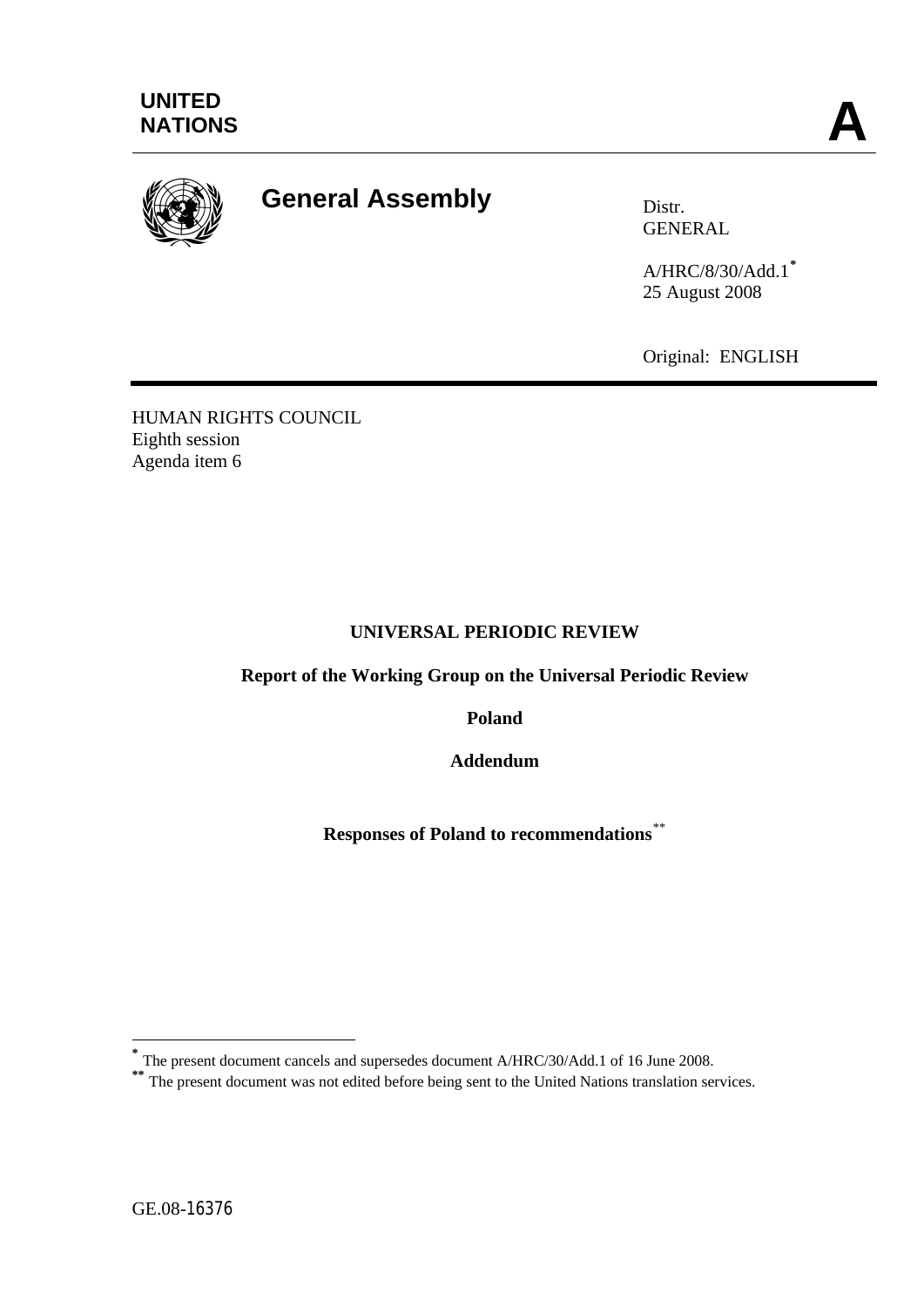# **RESPONSES OF POLAND TO RECOMMENDATIONS**

1. The Government of Poland welcomes the recommendations made in the course of its Universal Periodic Review on 14 April 2008. It has given to them careful consideration and its responses are as follows:

#### **Recommendations 1 and 2**

2. Poland as one of the initiators to elaborate the Convention on the Rights of the Child, attaches great importance to the compliance by national legislation with the provisions of the Convention, in particular with regard to the prevention of violence against children. Polish legal system penalizes any form of physical violence against children. Any such offence against a child is subject to prosecution ex officio. The Family and Guardianship Code envisages the institution of "reprimanding a juvenile" as a form of parental authority. However, that institution must not be seen as consent to apply corporal punishment, it should be interpreted jointly with the definition of parental authority contained in the said Code, which describes that authority as actions solely for the good of the child. The government has initiated the elaboration of appropriate amendments to the Family and Guardianship Code. Amended article 95 explicitly stipulates that in the exercise of parental duties the child's dignity and rights should be respected. One should also mention the Law of 29 July 2005 on counteracting domestic violence, which one of the main objectives is to ensure protection of children from physical and mental violence. The *National Program for Counteracting Domestic Violence in the Years 2006-2016* determines the tasks of the national and local authorities in this area.

## **Recommendation 3**

3. Polish law is compatible with the provisions of the Convention on the Rights of the Child, including those concerning juvenile justice. However, the concept of "criminal responsibility of juveniles" does not exist in the Polish legal system. The law on proceedings involving juveniles stipulates that courts competent in family matters may apply reformative measures to juveniles aged 13 to 17 who commit a punishable offense, and educational measures to juveniles under 17 who display symptoms of demoralization. There is no lower age limit to the application of educational measures, since these measures do not involve detention (responsible supervision by parents, supervision by court probation officers, etc.) and are meant to help parents in raising their children and prevent their demoralization. Thus, there are no grounds to postulate that educational measures should not be applied to children under 13, since such measures are not criminal in nature and are designed to have pedagogical and socio-therapeutic effect.

## **Recommendation 4**

4. Comparative analysis of the provisions of the *International Convention for the Protection of All Persons from Enforced Disappearance* and of Polish legal regulations indicates that Polish law does not leave unpunished the behavior covered by the definition of enforced disappearance contained in the Convention. The Polish legal system provides for appropriate punishment for such offenses and establishes adequate standards of their prevention. Poland is also a party to a number of conventions that also address the issue of enforced disappearance (e.g*. International Covenant on Civil and Political Rights, Convention against Torture and Other Cruel, Inhuman*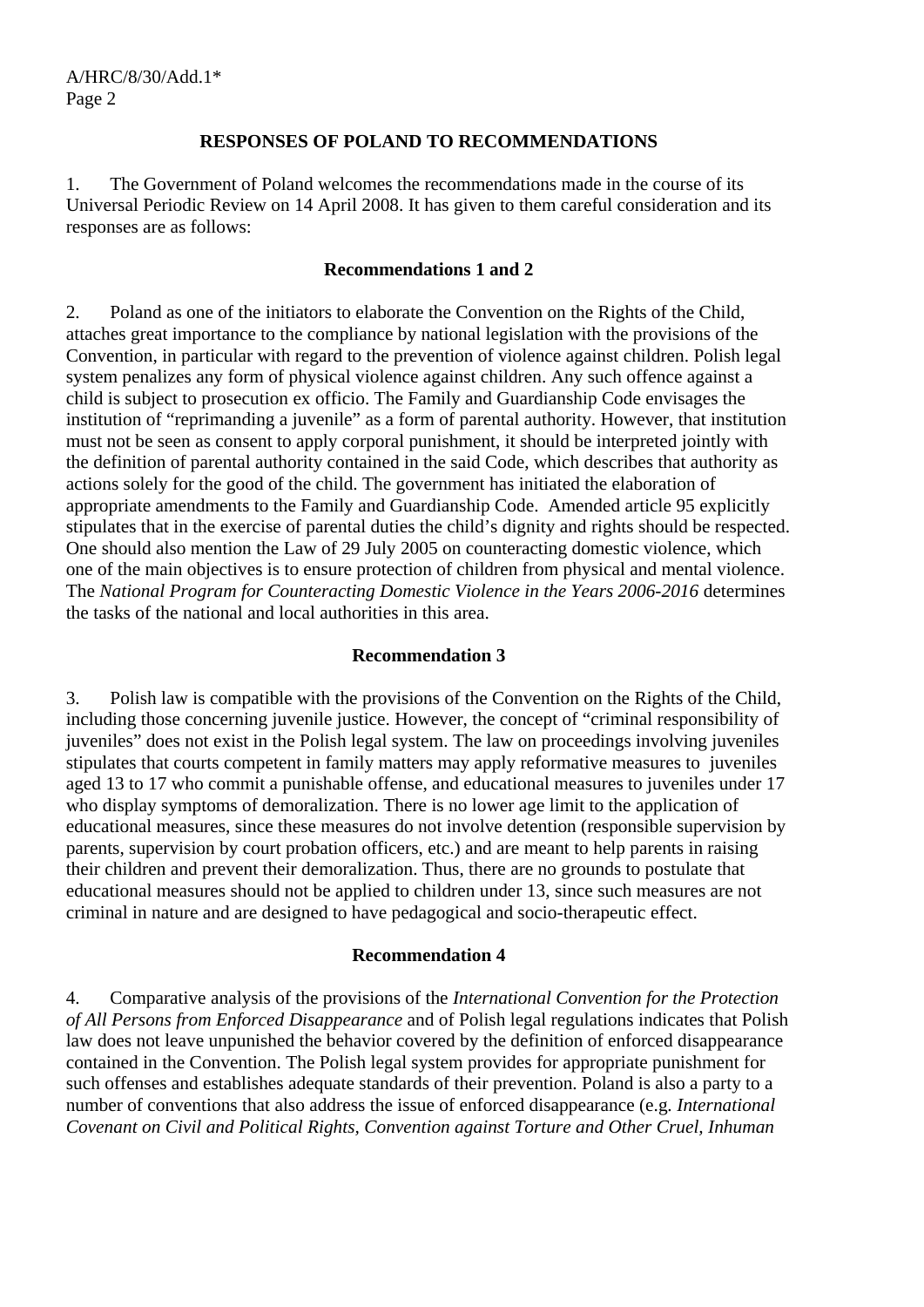*or Degrading Treatment or Punishment* and *the Facultative Protocol to the Convention*). Thus, the ratification of the Convention would not extend the scope of protection against enforced disappearances in Poland. However, we are ready to consider ratifying the Convention, if it contributes to the enhancement of the international standards in this area.

#### **Recommendation 5**

5. Poland will continue to exchange good practices and information in this regard. So far such exchange has been established with i.e. Spain, Ireland, France, the United Kingdom and the United States of America.

## **Recommendations 6, 14, 19 and 27**

6. Poland envisages the adoption of the draft law on equal treatment by the end of 2008. It will regulate in a comprehensive manner the issues relating to equal treatment of persons without regard to sex, race, ethnic origin, religion or belief, political views, disability, age, sexual orientation, or marital and family status. The catalog of the premises of discrimination, specified in the law, is an open one, since under Article 32.2 of the Polish Constitution "No one shall be discriminated in political, social or economic life for any reason". The law complements the relevant legal solutions already in force. The draft law on equal treatment envisages the responsibility of two institutions for matters related to equal treatment: the Commissioner for Civil Rights (Ombudsman) and the cabinet minister competent for family matters and equal treatment. The scope of activity of the Minister and Ombudsman will cover all types of discrimination. At present, the Ministry of Labor and Social Policy is in charge of the coordination of undertakings related to the status of women and the family in society, as well as with combating all forms of discrimination. These tasks have been transmitted to the Ministry from the Government Plenipotentiary for Equal Status of Women and Men. The Ministry has been notified to the European Commission as the organ competent for equal treatment, for the purposes specified in respective EU directives. Furthermore, the Government appointed on 30 April 2008 the Plenipotentiary for Equal Treatment, with the rank of secretary of state in the Office of the Prime Minister. The Plenipotentiary's obligations complement those of other ministers in this area. He/she is responsible *inter alia* for government policy on equal treatment and analyses the impact of legal regulations on issues relating to equal treatment.

## **Recommendations 7, 8, 9 and 10**

7. The Government of Poland has undertaken a number of actions aimed at tackling the problem of overcrowding and conditions in prisons. The government started implementing the "Program to secure additional 17.000 places in prisons in the years 2006-2009". Furthermore, the decision introducing the "Program of Modernization of the Prison Service in the Years 2009- 2012" will be adopted by the government soon. It is expected that the requirement of appropriate space for each inmate will be fulfilled by 2009. In addition to the measures designed to increase the number of prison places, Poland will continue efforts to improve the conditions of life in the penitentiaries. Meanwhile, the effects of overcrowding are being alleviated through a wide range of programs addressed to inmates, including collective rehabilitation, therapy, schooling and vocational training, work, cultural and sports events. The Polish Code of Penal Proceedings stipulates that total duration of detention on remand cannot exceed 12 months at the stage of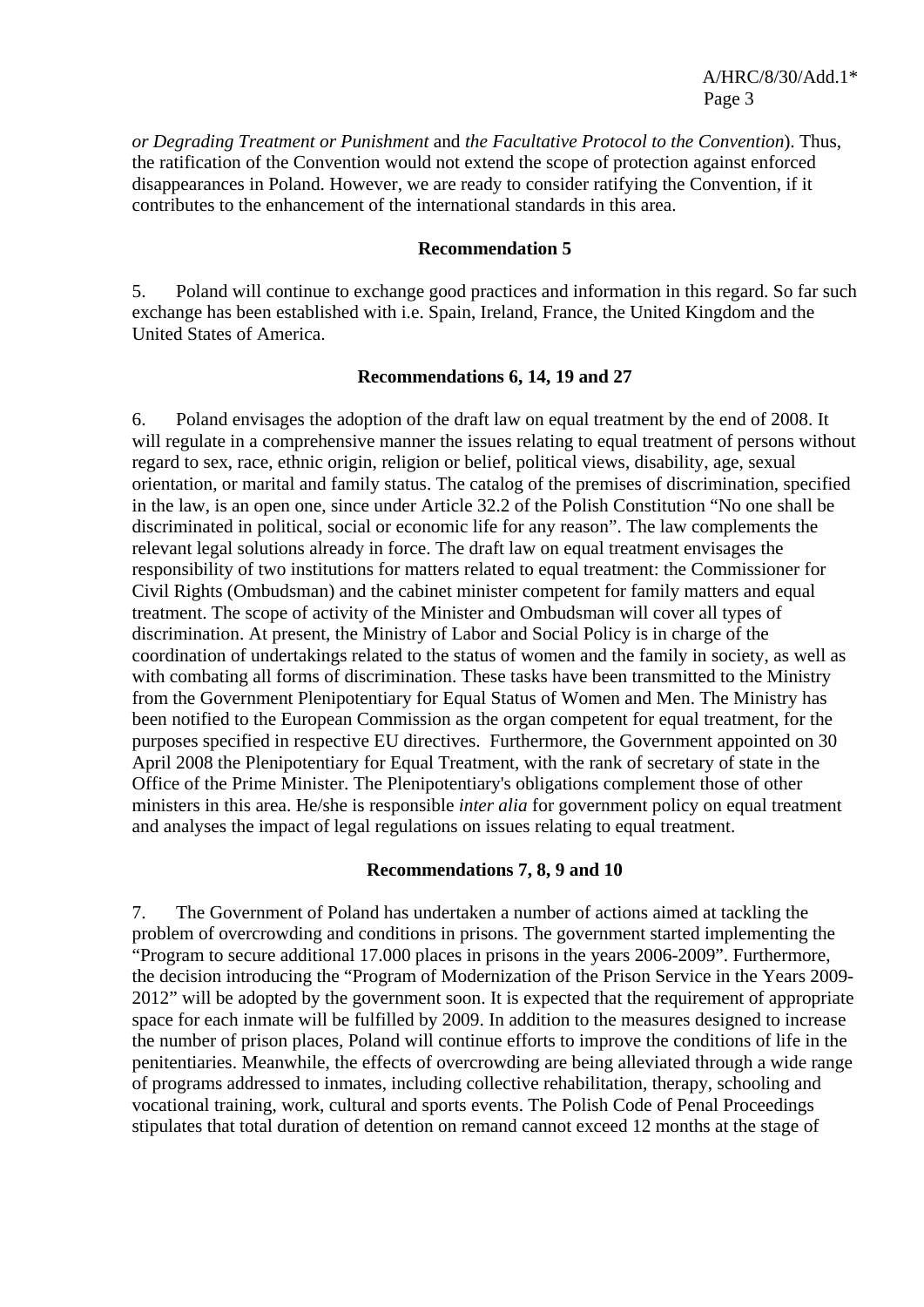A/HRC/8/30/Add.1\* Page 4

preparatory proceedings, and two years – before sentencing by the court of the first instance. The extension of those periods of detention on remand may only take place under specific conditions determined in the Code. The Ministry of Justice has prepared draft amendment to the Code of Penal Proceedings (currently under consultations within the government), which provides for significant changes in the catalogue of these conditions.

## **Recommendation 11**

8. Gender mainstreaming is consistently implemented by the Ministry of Labor and Social Policy. It also implies planning, monitoring and valuation of all undertakings designed to promote equal status. One of the instruments serving the implementation of the principles of gender mainstreaming is also the system of monitoring the equal treatment of men and women in Poland.

# **Recommendations 12 and 23**

9. Under the Polish law incitement to hatred, insulting of a person for reason of his/her national, ethnic, racial or religious affiliation, or for reason of being non-religious, are punished (Articles 256 and 257 of the Penal Code). Offenses involving hatred or intolerance, for reasons other than cited above, including sexual orientation, are treated as common crimes, such as insult, violation of corporal integrity, violence, injury and punishable threats. The National Prosecutor's Office coordinates actions of prosecutors with regard to violations of freedoms or incitement to hatred for national, ethnic, racial or religious reasons. This takes place, *inter alia*, within the framework of the "National Program for Counteracting Racial Discrimination, Xenophobia and the Related Intolerance for the Years 2004-2009". Offenses committed for racist or xenophobic reasons are subject to scrutiny by superior-level organs, while the files of cases in which preparatory proceedings were denied or terminated are examined by appeal prosecutor's offices to determine the viability of such decisions. Information on the outcome of these examinations is then analyzed by the National Prosecutor's Office and the results of such analysis are conveyed to all prosecutor's offices nationwide to ensure uniform methods of conducting preparatory proceedings in such cases. Any procedural errors are discussed during training sessions for prosecutors. This practice proves to be effective.

## **Recommendation 13**

10. The proposal to punish the promotion of homosexuality in educational establishments was put forward in 2007, during the preparation of the amendment to the law on the system of education. There was no follow-up to that proposal.

# **Recommendation 15**

11. The Ministry of Justice has prepared draft amendment to the Penal Code with regard to the offense of defamation. It envisages in particular that a specific type of such offence consisting in the use of the mass media will not be punished anymore.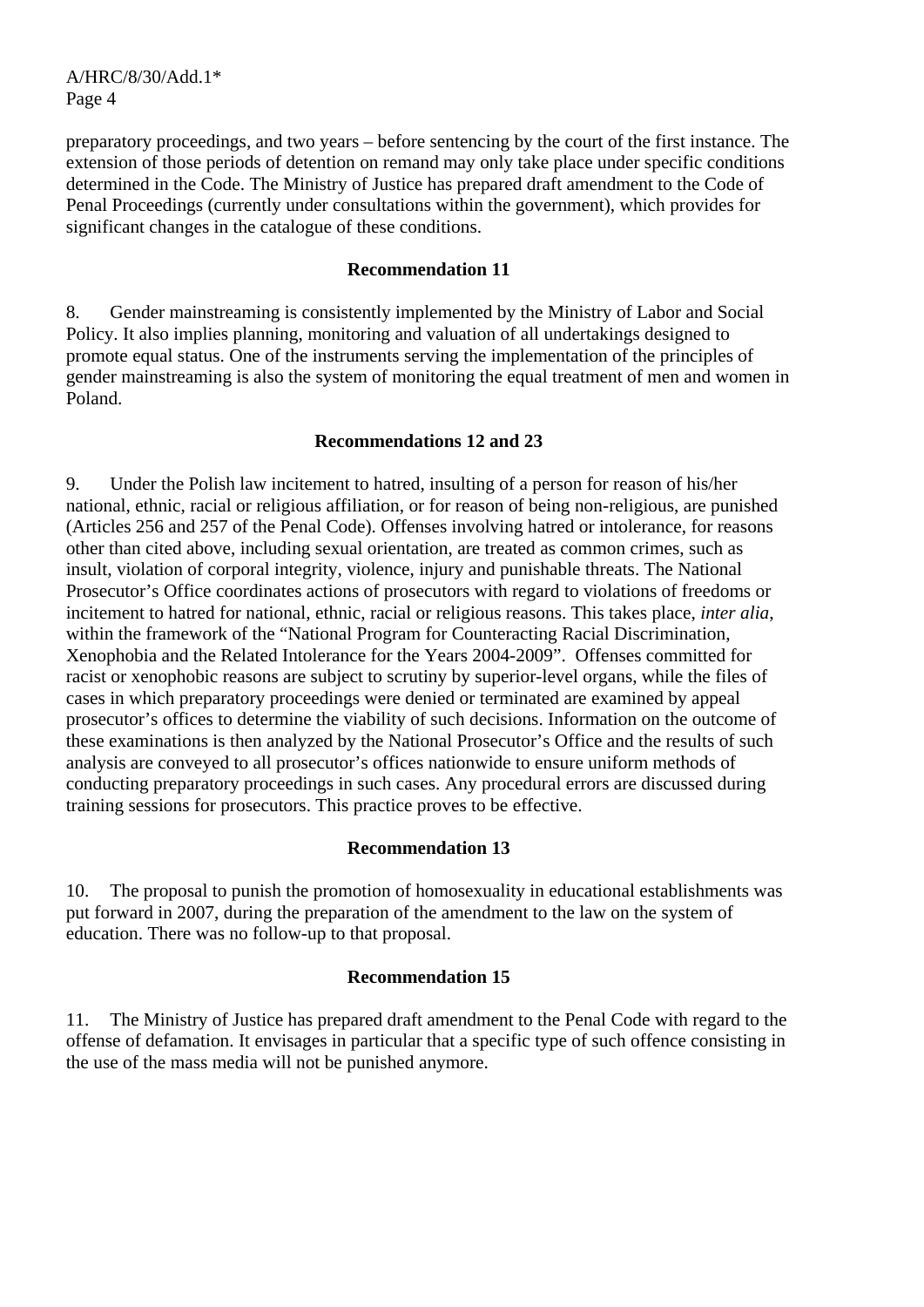# **Recommendation 16**

12. Since the Human Rights Committee has repeatedly noted the need for instituting a permanent procedure for the implementation of the Committee's opinions issued in response to individual complaints against Poland submitted pursuant to the First Facultative Protocol to the International Covenant on Civil and Political Rights, the Government of the Republic of Poland affirms, that the opinions of the Committee and the rulings of other international human rights bodies are implemented on an on-going basis, despite the absence of formal procedures.

# **Recommendation 17**

13. The freedom of expression and association are enshrined in the Polish Constitution and all public institutions are obliged to respect it. In this regard, groups campaigning for equality and against discrimination based on sexual orientation are protected by the law enforcement institutions pursuant to the Polish law. Furthermore, to enhance the freedoms guaranteed by the Constitution, the Ministry of the Interior and Administration is preparing the amendment to the law on public assemblies, designed to ensure that the refusal by municipal authority to allow a public assembly can be heard on appeal before the planned date of the assembly.

## **Recommendation 18**

14. The tasks resulting from the law on counteracting domestic violence are implemented at every administration level within the framework of the National Program of Counteracting Domestic Violence for the Years 2006-2016.

## **Recommendation 20**

15. Information about the alleged existence of secret detention canters in Poland, where persons suspected of terrorist activity were supposed to be kept have been an object of numerous press releases since the autumn 2005. Given the seriousness of the allegations, the competent authorities acted immediately in order to thoroughly investigate the matter. The outcome of these enquire was presented in an official statement released on 10 November 2005 wherein it was unequivocally stated that: "the Polish Government strongly denies the speculation occasionally appearing in the media as to the existence of secret prisons on the territory of the Republic of Poland, supposedly used for the detention of foreigners suspected of terrorism. There are no such prisons in Poland and there are no prisoners detained in the contravention of the laws and international conventions, to which Poland is a party". To address the issue the Parliamentary Committee for Secret Services held also special session on 21 December 2005, where the Minister – Co-ordinator of Secret Services presented appropriate information to the MPs. The Committee did not find any violation of the binding law and international conventions ratified by Poland and therefore did not initiate any legal proceedings to examine the case.

## **Recommendation 21**

16. Polish authorities are attentive to all opinions formulated by international legal and political bodies concerning lustration proceedings before Polish courts. It should be noted that the lustration laws were reviewed by the Constitutional Tribunal, in consequence of which the regulations were brought in line with the constitutional principles of protection of human rights.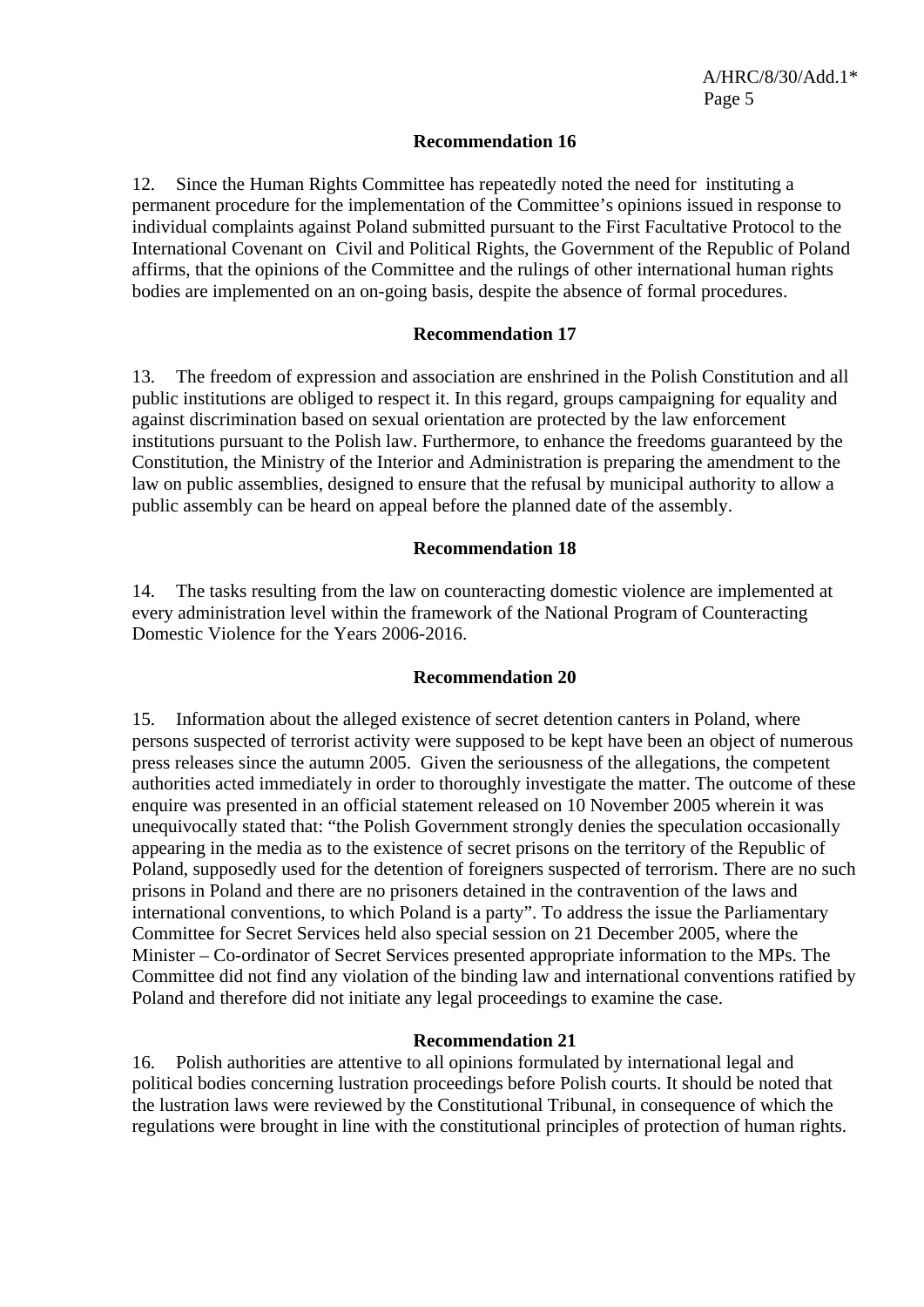# **Recommendation 22**

17. Two multi-module projects are planned in 2008 under Operational Program Human Capital of the European Social Fund. The first project is focused on reconciling the vocational and family roles of men and women. It will involve research on the family roles adopted by men and women (division of household chores, attitudes to work etc.) for the purpose of charting changes in social trends, including those stimulated in the framework of the Operational Program Human Capital. The second project will be designed to stimulate women's socio-economic activity at the local and regional level.

# **Recommendation 23**

18. The Ministry of Labour and Social Policy is responsible for implementing the strategy of the European Year of Equal Opportunity for All. The activities under the strategy include media campaigns, courses for trainers, integration meetings, elaboration of textbooks and teaching methods. Financial support has been provided for NGOs, social partners, schools and universities which represent the interests of all discriminated social groups, with particular reference to discrimination for reasons of sex, race ethnic or national origin, religion or belief, political views, disability, age or sexual orientation. New programs promoting diversity and enhancing anti-discrimination attitudes and legal awareness are now developed.

# **Recommendation 24**

19. Polish law guarantees most of the rights envisaged in the International Convention on the Protection of the Rights of All Migrant Workers and Members of Their Families. To ratify the Convention it would be necessary to modify regulations concerning migrant workers regularly employed in Poland and to introduce fundamental modifications concerning irregular migrant workers. It should be noted, however, that Polish law fully guarantees the basic human rights of all migrant workers and members of their families (regardless of their legal status) – including rights guaranteed under the Convention.

# **Recommendation 25**

20. The use of methods banned under the *Convention Against Torture and Other Cruel, Inhuman or Degrading Treatment or Punishment* is not permitted in Poland. The Polish Penal Code envisages the penalty of between one and ten years imprisonment for the use of force, illegal threats or other form of physical or mental cruelty by a public official or person acting in his/her name in order to obtain specific testimony, explanations, information or statements. Furthermore, the Penal Code penalizes physical or mental cruelty against a person legally deprived of liberty, with punishment also envisaged for public officials who allow the commitment of such acts in dereliction of their duty. Any other abuse of force by public officials during the fulfillment of their duties, or in dereliction of duty, reported by the injured party or otherwise disclosed, is investigated in each instance through preparatory proceedings, being treated as autonomous crimes of abuse of authority or dereliction of duty, or cumulatively with other applicable offenses. Furthermore, it should be pointed out that Poland is a party to various international treaties dealing with prosecution of torture. The definitions of torture contained in